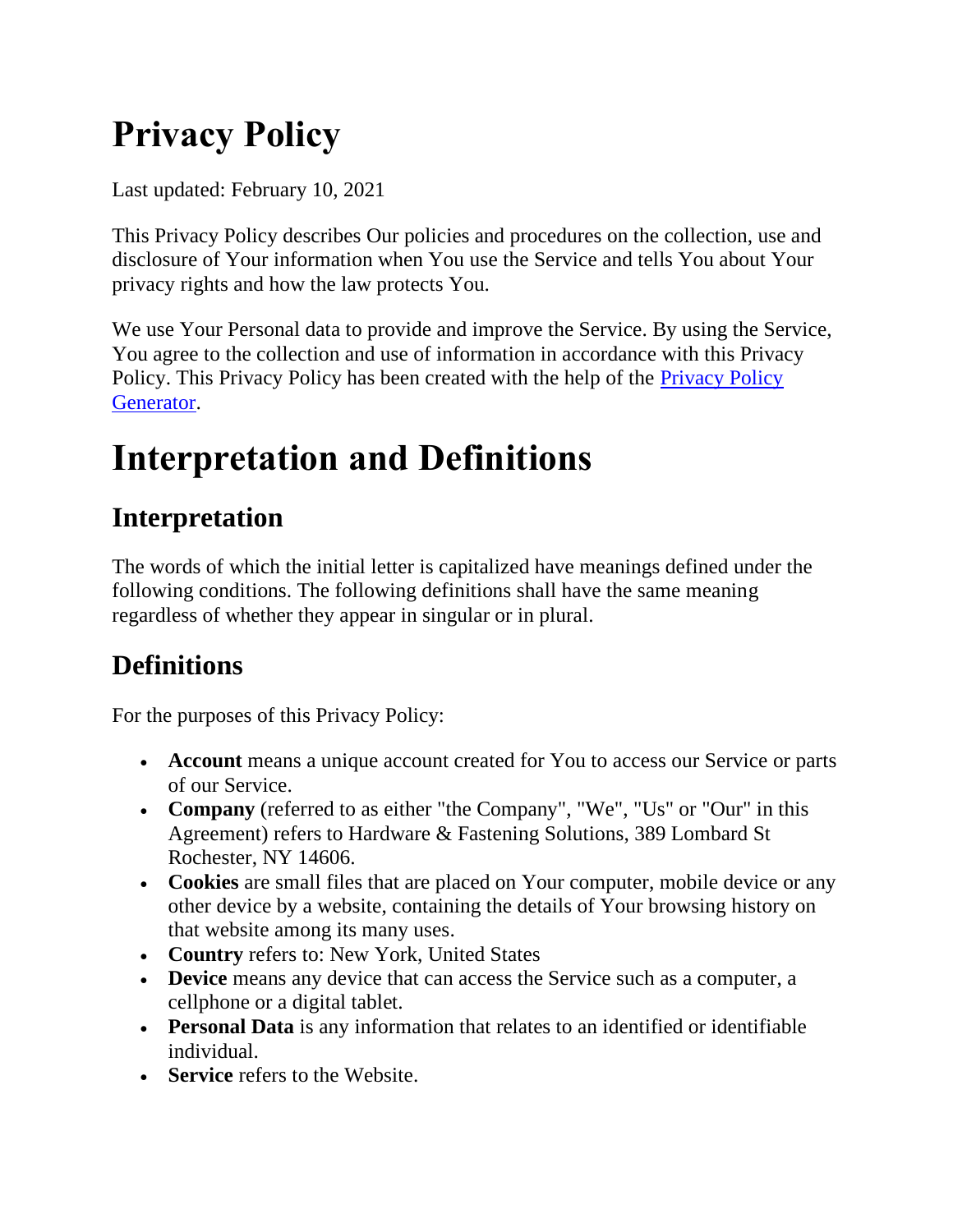- **Service Provider** means any natural or legal person who processes the data on behalf of the Company. It refers to third-party companies or individuals employed by the Company to facilitate the Service, to provide the Service on behalf of the Company, to perform services related to the Service or to assist the Company in analyzing how the Service is used.
- **Third-party Social Media Service** refers to any website or any social network website through which a User can log in or create an account to use the Service.
- **Usage Data** refers to data collected automatically, either generated by the use of the Service or from the Service infrastructure itself (for example, the duration of a page visit).
- **Website** refers to Hardware & Fastening Solutions, accessible from [www.hardwareandfasteningsolutions.com](file:///C:/Users/dianna.diehl/AppData/Local/Microsoft/Windows/INetCache/Content.Outlook/640SKNXC/www.hardwareandfasteningsolutions.com)
- **You** means the individual accessing or using the Service, or the company, or other legal entity on behalf of which such individual is accessing or using the Service, as applicable.

# **Collecting and Using Your Personal Data**

## **Types of Data Collected**

### **Personal Data**

While using Our Service, We may ask You to provide Us with certain personally identifiable information that can be used to contact or identify You. Personally identifiable information may include, but is not limited to:

- Email address
- First name and last name
- Phone number
- Address, State, Province, ZIP/Postal code, City
- Usage Data

#### **Usage Data**

Usage Data is collected automatically when using the Service.

Usage Data may include information such as Your Device's Internet Protocol address (e.g. IP address), browser type, browser version, the pages of our Service that You visit, the time and date of Your visit, the time spent on those pages, unique device identifiers and other diagnostic data.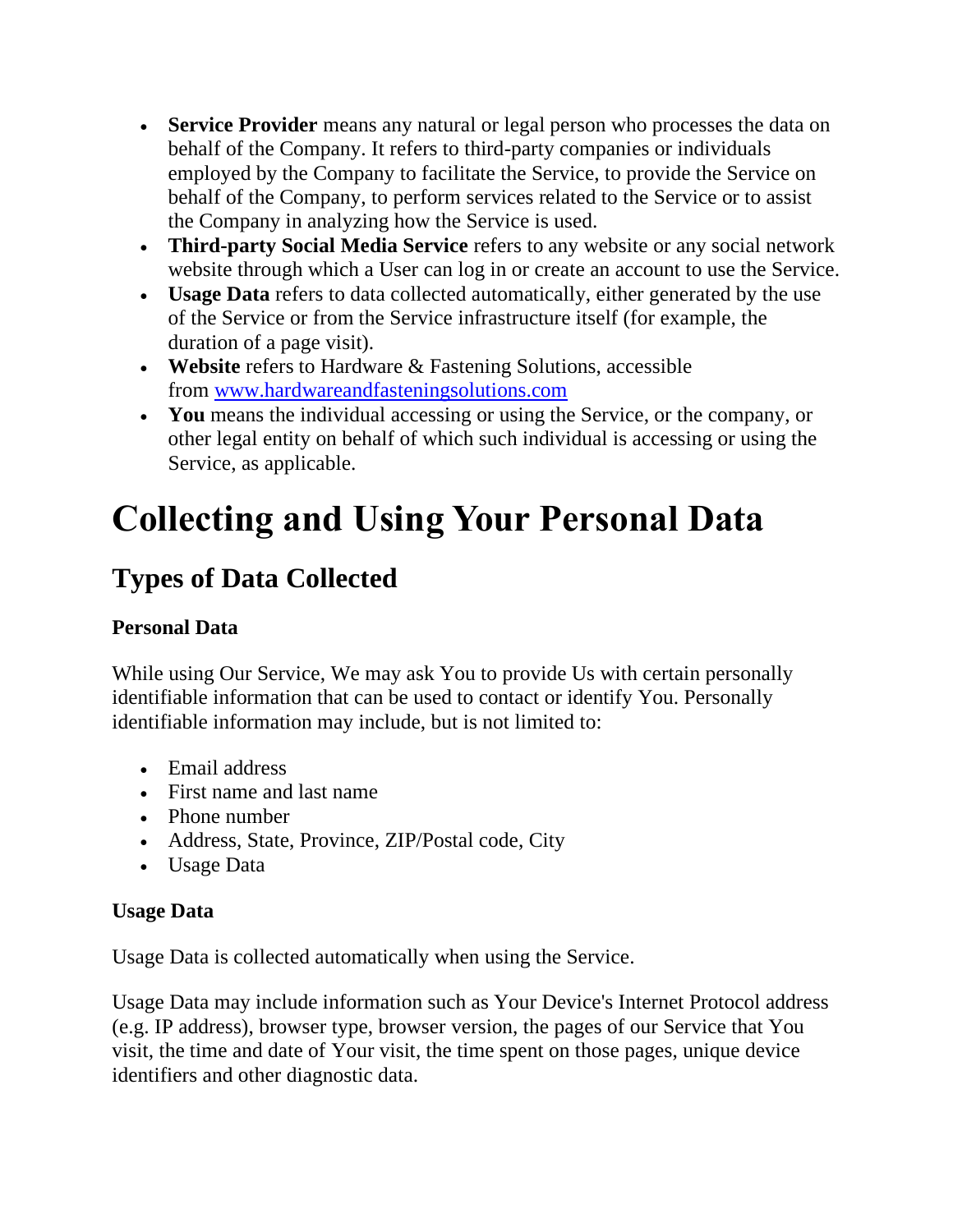When You access the Service by or through a mobile device, We may collect certain information automatically, including, but not limited to, the type of mobile device You use, Your mobile device unique ID, the IP address of Your mobile device, Your mobile operating system, the type of mobile Internet browser You use, unique device identifiers and other diagnostic data.

We may also collect information that Your browser sends whenever You visit our Service or when You access the Service by or through a mobile device.

#### **Tracking Technologies and Cookies**

We use Cookies and similar tracking technologies to track the activity on Our Service and store certain information. Tracking technologies used are beacons, tags, and scripts to collect and track information and to improve and analyze Our Service. The technologies We use may include:

- **Cookies or Browser Cookies.** A cookie is a small file placed on Your Device. You can instruct Your browser to refuse all Cookies or to indicate when a Cookie is being sent. However, if You do not accept Cookies, You may not be able to use some parts of our Service. Unless you have adjusted Your browser setting so that it will refuse Cookies, our Service may use Cookies.
- **Flash Cookies.** Certain features of our Service may use local stored objects (or Flash Cookies) to collect and store information about Your preferences or Your activity on our Service. Flash Cookies are not managed by the same browser settings as those used for Browser Cookies. For more information on how You can delete Flash Cookies, please read "Where can I change the settings for disabling, or deleting local shared objects?" available at [https://helpx.adobe.com/flash-player/kb/disable-local-shared-objects](https://helpx.adobe.com/flash-player/kb/disable-local-shared-objects-flash.html#main_Where_can_I_change_the_settings_for_disabling__or_deleting_local_shared_objects_)[flash.html#main\\_Where\\_can\\_I\\_change\\_the\\_settings\\_for\\_disabling\\_\\_or\\_deletin](https://helpx.adobe.com/flash-player/kb/disable-local-shared-objects-flash.html#main_Where_can_I_change_the_settings_for_disabling__or_deleting_local_shared_objects_) [g\\_local\\_shared\\_objects\\_](https://helpx.adobe.com/flash-player/kb/disable-local-shared-objects-flash.html#main_Where_can_I_change_the_settings_for_disabling__or_deleting_local_shared_objects_)
- **Web Beacons.** Certain sections of our Service and our emails may contain small electronic files known as web beacons (also referred to as clear gifs, pixel tags, and single-pixel gifs) that permit the Company, for example, to count users who have visited those pages or opened an email and for other related website statistics (for example, recording the popularity of a certain section and verifying system and server integrity).

Cookies can be "Persistent" or "Session" Cookies. Persistent Cookies remain on Your personal computer or mobile device when You go offline, while Session Cookies are deleted as soon as You close Your web browser. Learn more about cookies: [Cookies:](https://www.freeprivacypolicy.com/blog/cookies/)  [What Do They Do?.](https://www.freeprivacypolicy.com/blog/cookies/)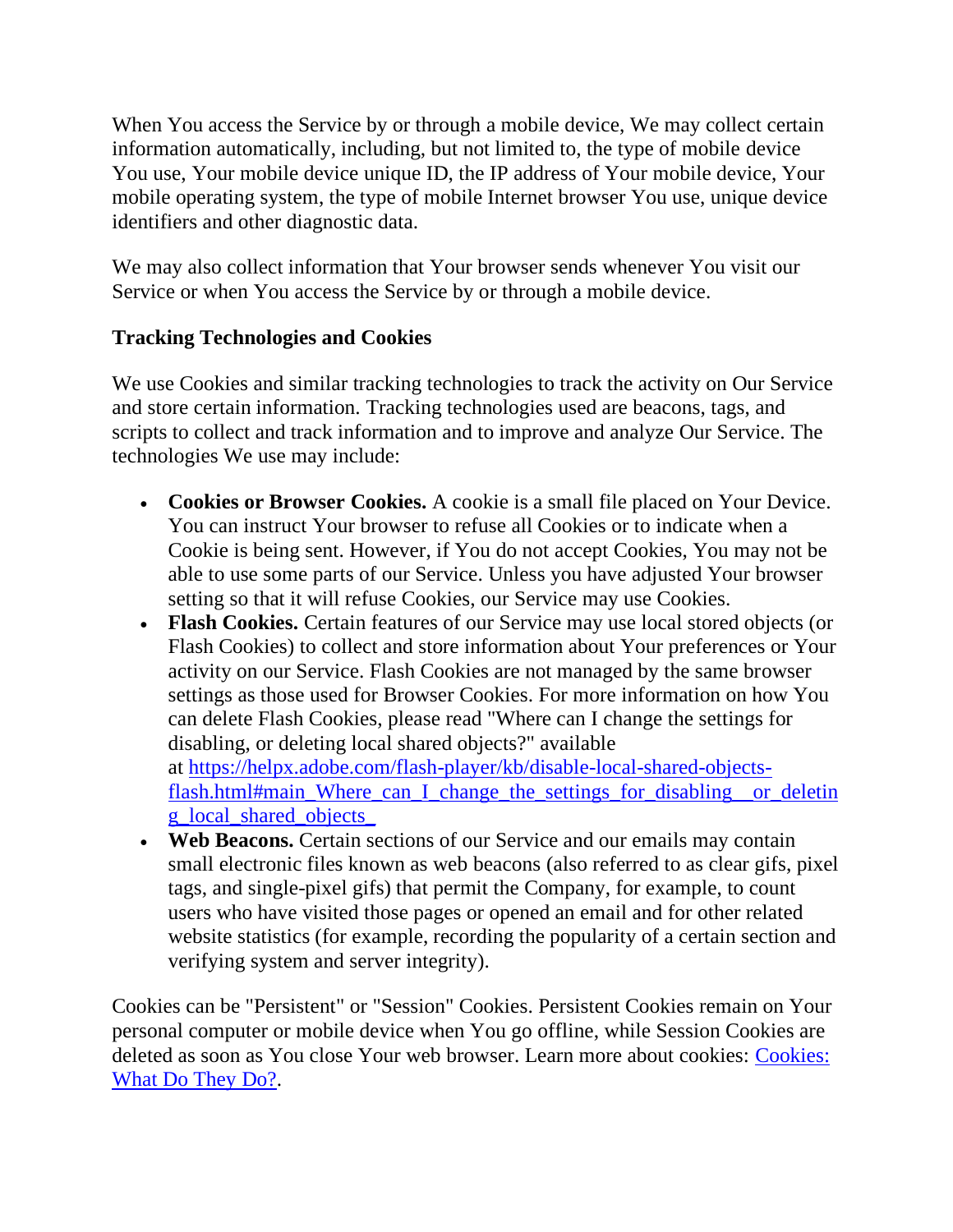We use both Session and Persistent Cookies for the purposes set out below:

#### • **Necessary / Essential Cookies**

Type: Session Cookies

Administered by: Us

Purpose: These Cookies are essential to provide You with services available through the Website and to enable You to use some of its features. They help to authenticate users and prevent fraudulent use of user accounts. Without these Cookies, the services that You have asked for cannot be provided, and We only use these Cookies to provide You with those services.

#### • **Cookies Policy / Notice Acceptance Cookies**

Type: Persistent Cookies

Administered by: Us

Purpose: These Cookies identify if users have accepted the use of cookies on the Website.

#### • **Functionality Cookies**

Type: Persistent Cookies

Administered by: Us

Purpose: These Cookies allow us to remember choices You make when You use the Website, such as remembering your login details or language preference. The purpose of these Cookies is to provide You with a more personal experience and to avoid You having to re-enter your preferences every time You use the Website.

For more information about the cookies we use and your choices regarding cookies, please visit our Cookies Policy or the Cookies section of our Privacy Policy.

### **Use of Your Personal Data**

The Company may use Personal Data for the following purposes: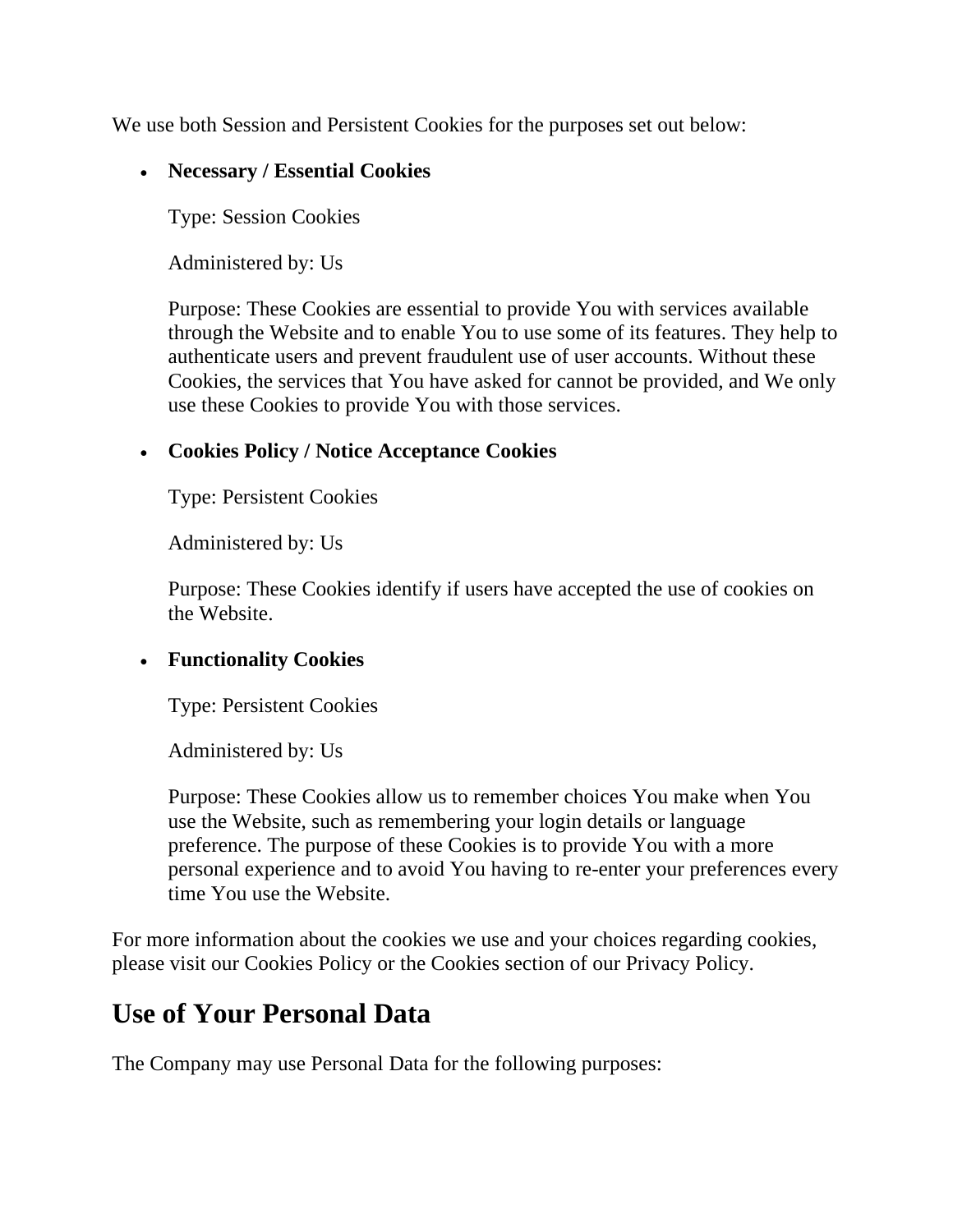- **To provide and maintain our Service**, including to monitor the usage of our Service.
- **To manage Your Account:** to manage Your registration as a user of the Service. The Personal Data You provide can give You access to different functionalities of the Service that are available to You as a registered user.
- **For the performance of a contract:** the development, compliance and undertaking of the purchase contract for the products, items or services You have purchased or of any other contract with Us through the Service.
- **To contact You:** To contact You by email, telephone calls, SMS, or other equivalent forms of electronic communication, such as a mobile application's push notifications regarding updates or informative communications related to the functionalities, products or contracted services, including the security updates, when necessary or reasonable for their implementation.
- **To provide You** with news, special offers and general information about other goods, services and events which we offer that are similar to those that you have already purchased or enquired about unless You have opted not to receive such information.
- **To manage Your requests:** To attend and manage Your requests to Us.
- **For business transfers:** We may use Your information to evaluate or conduct a merger, divestiture, restructuring, reorganization, dissolution, or other sale or transfer of some or all of Our assets, whether as a going concern or as part of bankruptcy, liquidation, or similar proceeding, in which Personal Data held by Us about our Service users is among the assets transferred.
- **For other purposes**: We may use Your information for other purposes, such as data analysis, identifying usage trends, determining the effectiveness of our promotional campaigns and to evaluate and improve our Service, products, services, marketing and your experience.

We may share Your personal information in the following situations:

- **With Service Providers:** We may share Your personal information with Service Providers to monitor and analyze the use of our Service, to contact You.
- **For business transfers:** We may share or transfer Your personal information in connection with, or during negotiations of, any merger, sale of Company assets, financing, or acquisition of all or a portion of Our business to another company.
- **With Affiliates:** We may share Your information with Our affiliates, in which case we will require those affiliates to honor this Privacy Policy. Affiliates include Our parent company and any other subsidiaries, joint venture partners or other companies that We control or that are under common control with Us.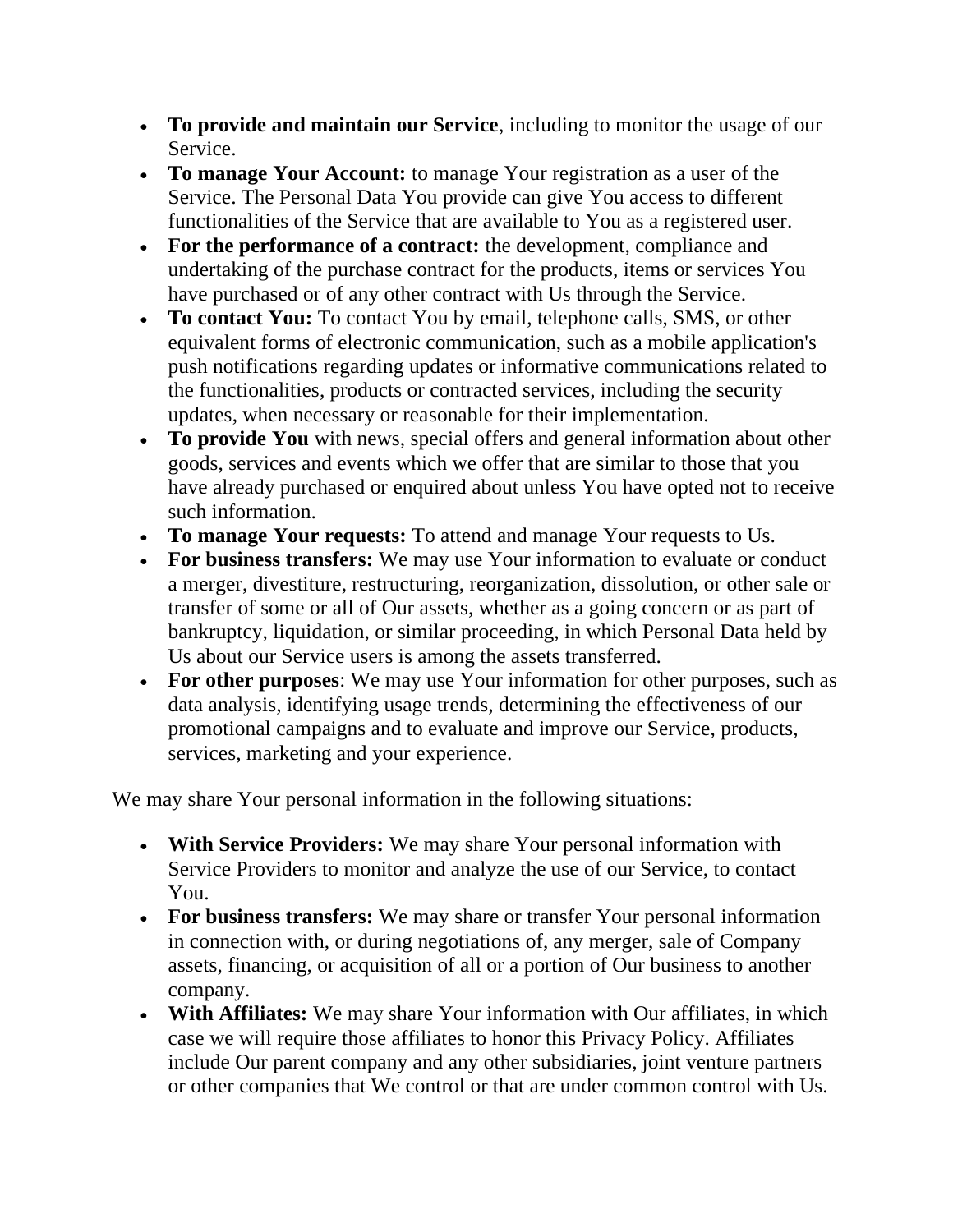- **With business partners:** We may share Your information with Our business partners to offer You certain products, services or promotions.
- **With other users:** when You share personal information or otherwise interact in the public areas with other users, such information may be viewed by all users and may be publicly distributed outside. If You interact with other users or register through a Third-Party Social Media Service, Your contacts on the Third-Party Social Media Service may see Your name, profile, pictures and description of Your activity. Similarly, other users will be able to view descriptions of Your activity, communicate with You and view Your profile.
- **With Your consent**: We may disclose Your personal information for any other purpose with Your consent.

## **Retention of Your Personal Data**

The Company will retain Your Personal Data only for as long as is necessary for the purposes set out in this Privacy Policy. We will retain and use Your Personal Data to the extent necessary to comply with our legal obligations (for example, if we are required to retain your data to comply with applicable laws), resolve disputes, and enforce our legal agreements and policies.

The Company will also retain Usage Data for internal analysis purposes. Usage Data is generally retained for a shorter period of time, except when this data is used to strengthen the security or to improve the functionality of Our Service, or We are legally obligated to retain this data for longer time periods.

## **Transfer of Your Personal Data**

Your information, including Personal Data, is processed at the Company's operating offices and in any other places where the parties involved in the processing are located. It means that this information may be transferred to — and maintained on computers located outside of Your state, province, country or other governmental jurisdiction where the data protection laws may differ than those from Your jurisdiction.

Your consent to this Privacy Policy followed by Your submission of such information represents Your agreement to that transfer.

The Company will take all steps reasonably necessary to ensure that Your data is treated securely and in accordance with this Privacy Policy and no transfer of Your Personal Data will take place to an organization or a country unless there are adequate controls in place including the security of Your data and other personal information.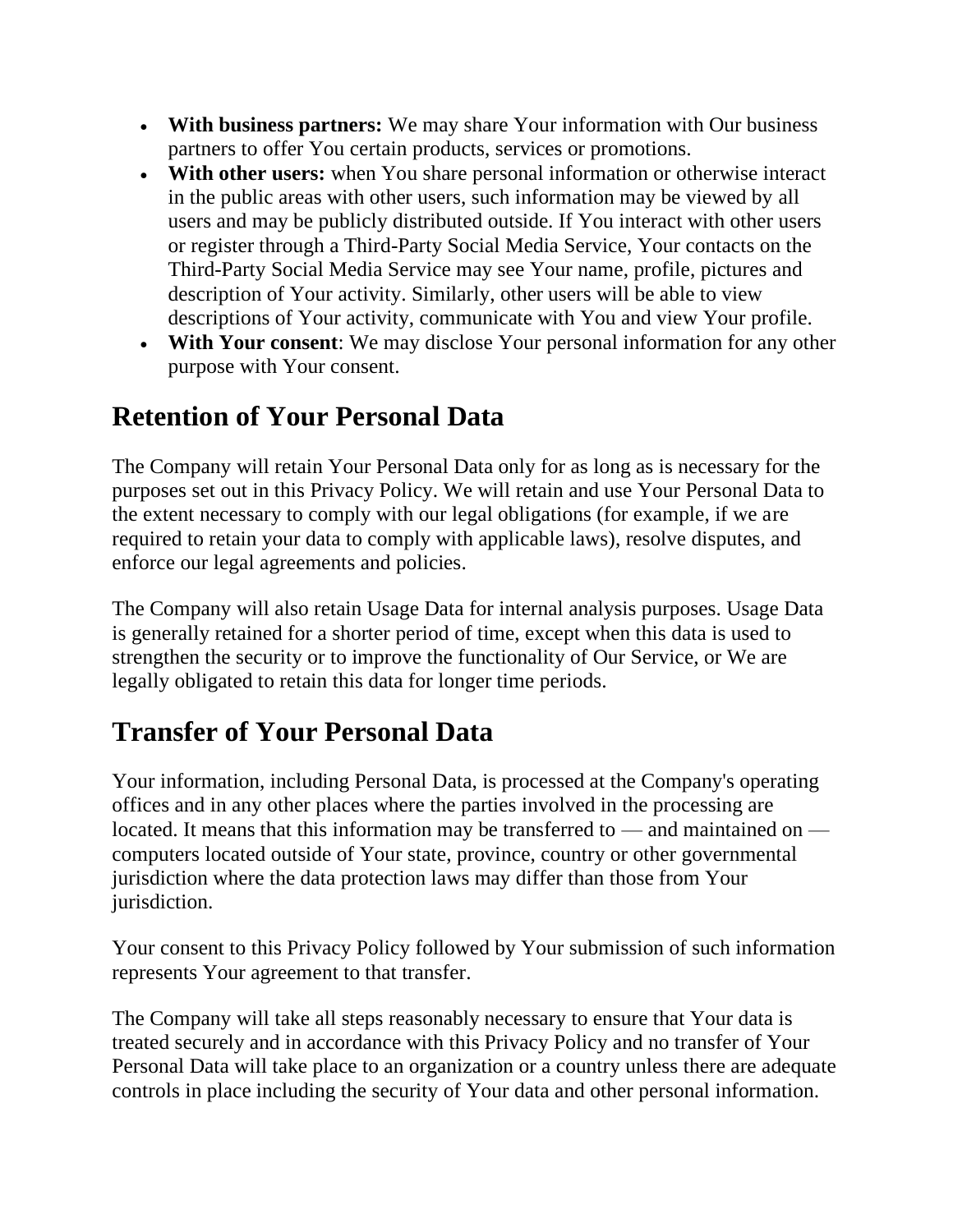## **Disclosure of Your Personal Data**

#### **Business Transactions**

If the Company is involved in a merger, acquisition or asset sale, Your Personal Data may be transferred. We will provide notice before Your Personal Data is transferred and becomes subject to a different Privacy Policy.

#### **Law enforcement**

Under certain circumstances, the Company may be required to disclose Your Personal Data if required to do so by law or in response to valid requests by public authorities (e.g. a court or a government agency).

#### **Other legal requirements**

The Company may disclose Your Personal Data in the good faith belief that such action is necessary to:

- Comply with a legal obligation
- Protect and defend the rights or property of the Company
- Prevent or investigate possible wrongdoing in connection with the Service
- Protect the personal safety of Users of the Service or the public
- Protect against legal liability

## **Security of Your Personal Data**

The security of Your Personal Data is important to Us, but remember that no method of transmission over the Internet, or method of electronic storage is 100% secure. While We strive to use commercially acceptable means to protect Your Personal Data, We cannot guarantee its absolute security.

# **Children's Privacy**

Our Service does not address anyone under the age of 13. We do not knowingly collect personally identifiable information from anyone under the age of 13. If You are a parent or guardian and You are aware that Your child has provided Us with Personal Data, please contact Us. If We become aware that We have collected Personal Data from anyone under the age of 13 without verification of parental consent, We take steps to remove that information from Our servers.